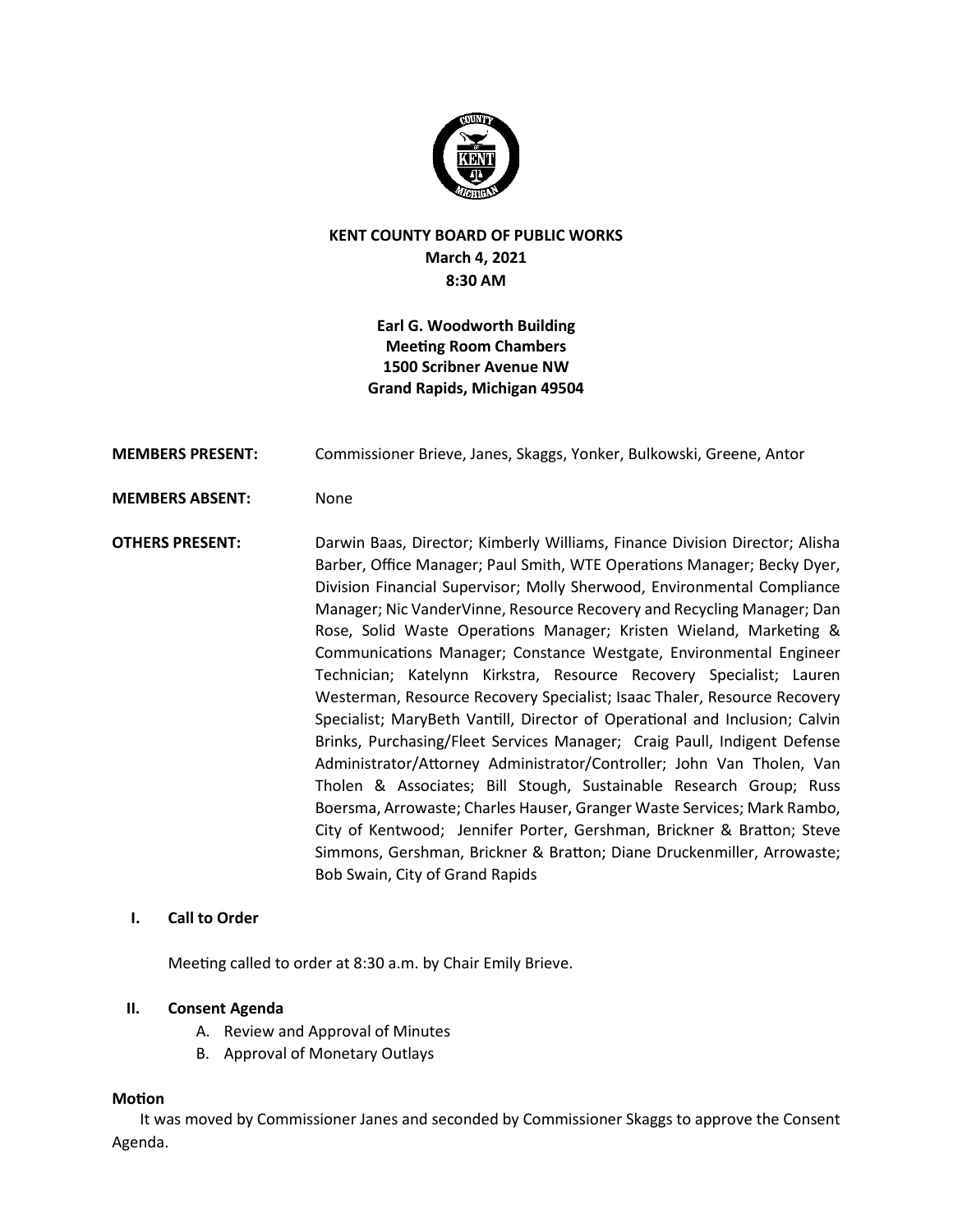The Consent Agenda was approved by the following vote:

**YEAS:** Commissioners Brieve, Janes, Skaggs, Yonker, Bulkowski, Greene, Antor

**ABSENT:** None

**NAYS:** None

#### **III. Administration**

A. DPW Mission, Vision and Values Discussion

Director Baas discussed the Kent County Strategic Plan 2019-2023. He reviewed the Vision, Mission and Priori�es from the Strategic Plan.

#### **Vision**

Kent County is where individuals and families choose to live, work, and play because we are forward-looking, intentional, and inclusive community that serves as the economic engine of West Michigan.

#### **Mission**

Through responsible budgeting and thoughtful planning, Kent County government is commited to providing resources and services that promotes a high quality of life for the entire community.

### **Priori�es**

- Economic Prosperity
- High Quality of Life
- Excellence in Service Delivery
- Inclusive Participation
- Effective Communications

Director Baas discussed the goal post and benchmark used from the 70's which was taking from the Solid Waste Management Plan for Kent, Otawa Region. These statements set DPW on a trajectory to look at overall operations of landfilling, reasons to have a Wasteto Energy Facility, and a Materials Recovery Facility. Here are the three statements from the slides:

"This plan recognizes that landfill operations are a necessary part of any solid waste management system. At the same time it is recognized that landfill should be converted to a supporting role, in favor of a process which treats solid waste as a resource of energy and recoverable salable materials."

"It is assumed that cost data will not be the main determinant for scheduling this transition. In fact, to the extent that the public will support the costs involved, every effort should be made to expedite the transition. This will place a huge burden on the elected officials involved in such decisions, because eventually the public they represent will have to bear the costs involved."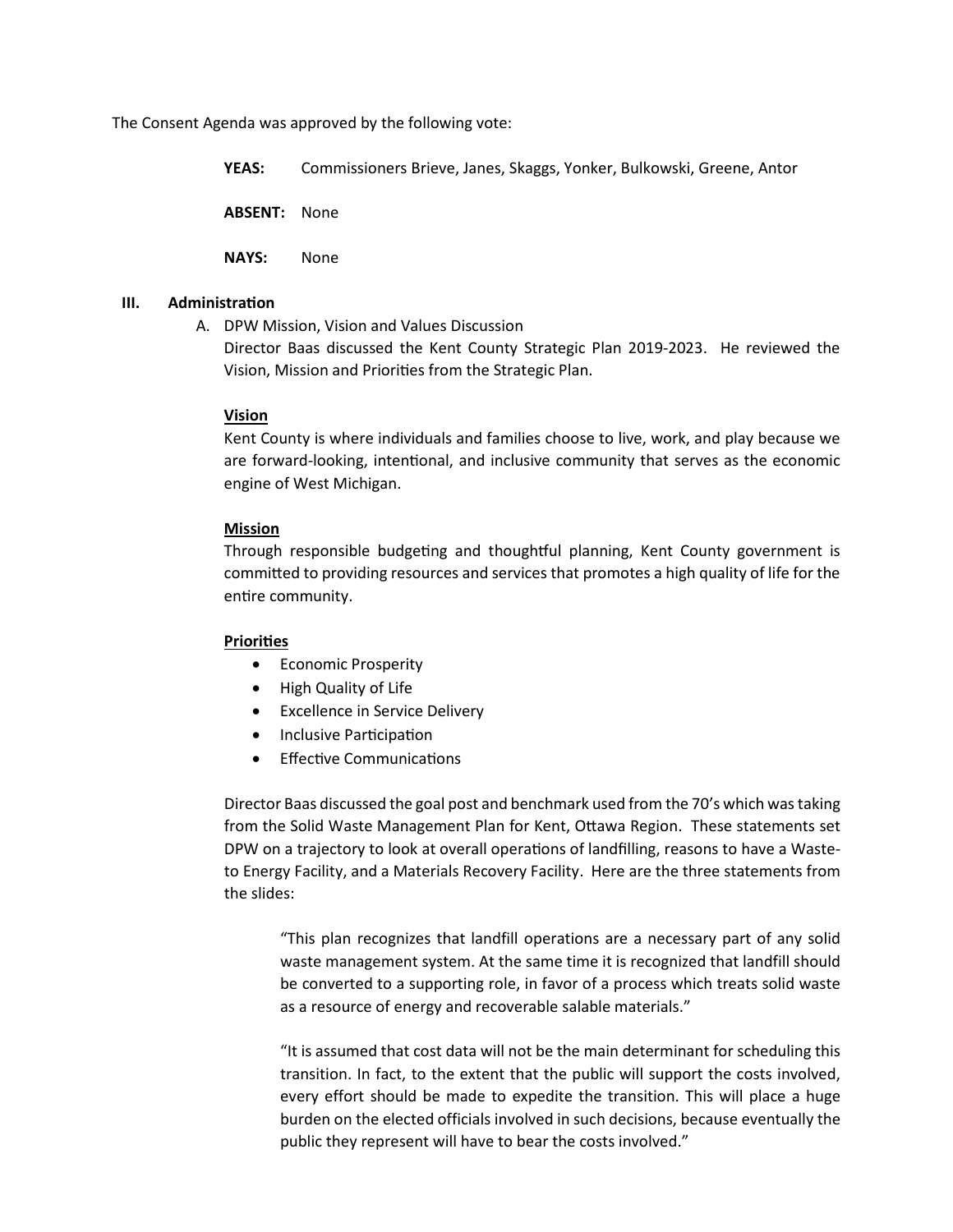"The public sentiment and media pressure, together with the fragmented nature of the responsibilities involved, all combined with the intrinsic technical and economic complexities, all serve to create a problem situation which can only be resolved through coordinated and cooperative actions on the part of all principal parties, public and private."

Director Baas shared a quote from Vern Ehlers from the Grand Rapids Business Journal in 1988. This quote is often used as an inspiration:

"…I would rather have my children undertake a state debt of reasonable proportions, than to expose them to the threat of contaminated drinking water, polluted Great Lakes, toxic health hazards and garbage without end. That is not the legacy I wish to leave future generations of Michiganians."

Director Baas shared the DPW Mission, Vision and Values that was approved by the Board of Public Works back in August of 2015. It aligns closely with the Kent County Strategic Plan that was approved by the Board of Commissioners.

#### **Vision**

Implement sustainable materials management strategies to reduce dependency on landfill disposal.

#### **Mission**

Foster collaboration and innovation solutions that deliver value to our stakeholders by managing discarded materials to conserve natural resources and promote a healthy, vibrant, and sustainable community.

#### **Values**

- Employees are our most valuable resource and essential in delivering our mission.
- Visitors, customers, and employees will receive prompt, courteous service that exceeds expectations.
- We will be innovative in our thinking, thoughtful in our planning and efficient in our execution.
- Community leadership, transparency and public-private partnerships drive our business decisions.
- We are committed to fostering a culture that embraces diversity, inclusion, and equity. We believe that our unique differences enrich and empower the lives of all, and we will work collaboratively to achieve common goals.
- We will not compromise on safety or environmental compliance.
- We consider today's actions for tomorrow's benefit.

Director Baas discussed the "20x'20/90x'30 Vision" that was launched in May 2016. Kent County adopted the strategy to rally Kent County residents and businesses to reduce the 602,083 tons of waste going to area landfills in 2015 by 20% by 2020 (to 184,670 tons)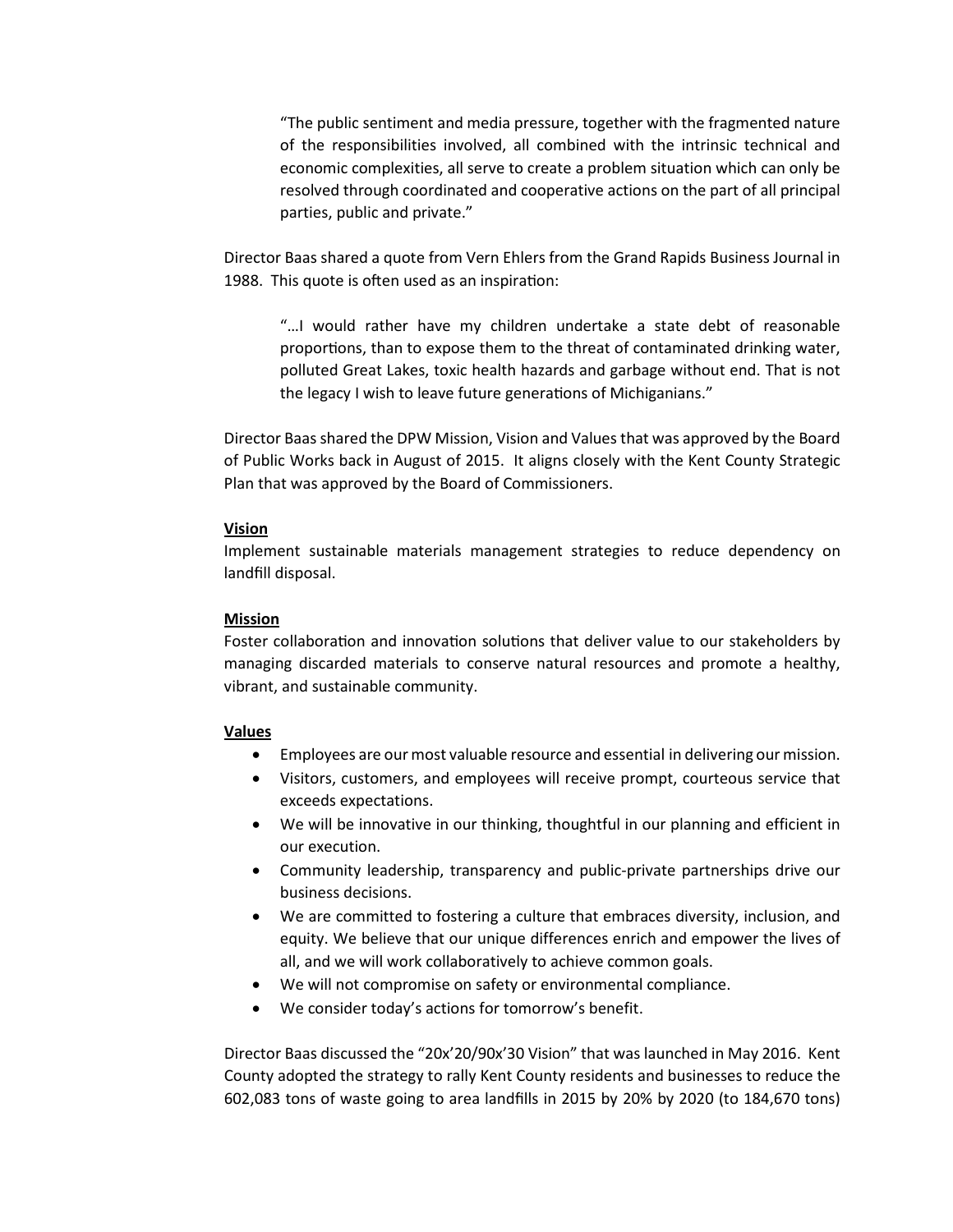and by 90% by 2030 (to 60,210 tons). Over the past few weeks, we developed and are recommending this mission, vision, and these values:

### **Vision**

To implement sustainable materials management strategies to reduce dependency on landfill disposal by 90 percent by 2030.

### **Mission**

Deliver economic, environmental, and social value to our stakeholders by managing discarded materials that conserves natural resources and promotes a healthy, vibrant and sustainable community.

### **Values**

- Act with Integrity
- Serve as responsible stewards of County resources
- Provide high-quality service to internal and external customers
- Work collaboratively
- Embrace diversity, equity, and inclusion

A�er reviewing the changes, both Commissioner Brieve and Director Baas stated that a decision is not needed today. Then, Commissioner Brieve asked for feedback and thoughts. All the Commissioners were in consensus with the changes and will discuss it further in a future meeting.

# **IV.** Accounting & Finance

### A. Overview of DPW Budget Process and Timeline

Kim Williams, Director of Finance discussed the Public Works Budget Process Timeline PowerPoint slides. Here is the timeline:

# **April**

- Board of Public Works Capital improvement plan (CIP) Review & Approval
- Waste to Energy Advisory Commitee Financial Summary Review

### **May**

- Board of Public Works Financial Summary Review
- Waste to Energy Advisory Committee Operating Budget Review

**June**

• Board of Public Works - Operating Budget Review & Approval

### **July**

• Budget Submital

# **V. Director's Report**

Director Baas provided an update on the Sustainable Business Park and the proposal process. We narrowed it down to two companies, Urbaser and Continuus Materials. We are going to dive even